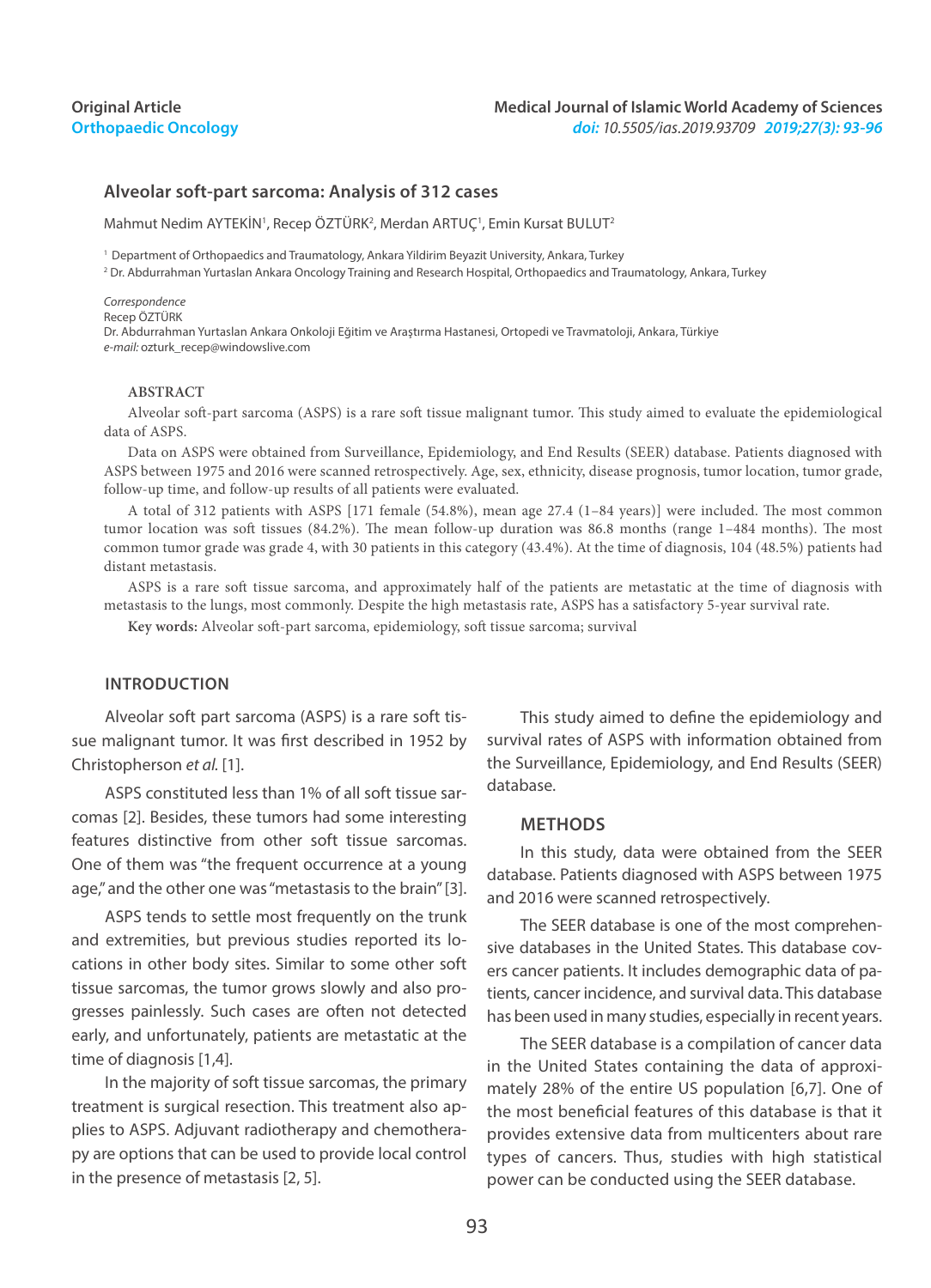The code (ICD-O-3 code 9581/3) in the International Classification of Diseases for Oncology, third edition (ICD-O 3) morphology [8] coding system was used to retrieve patients from the database. The data of patients with ASPS were evaluated in terms of age, sex, ethnicity, marital status, prognosis of the disease, location of the tumor, tumor grade, follow-up time, and follow-up results. The ethnicity of the patients was divided into three groups: white, black, or other (American–Indian or Asian Pacific Islander). The tumor grade was examined in four groups: I, II, III, and IV. Grade I represented well-differentiated tumor, grade II moderately differentiated tumor, grade III less differentiated tumor, and grade IV undifferentiated/anaplastic tumor. The follow-up endpoint was mortality. Patients were categorized into two groups according to the occurrence of death.

# **Statistical analysis**

All statistical analyses were done using IBM SPSS 22.0 statistical software (IBM Corp., NY, USA). Descriptive data were expressed as mean ± standard deviation, frequency, and percentage.

# **Results**

A total of 312 patients, 171 female (54.8%) and 141 male, with ASPS were included in this study. The mean age of the patients was 27.4 (1–84 years). The race/ethnicity of the patients was analyzed; 181 patients were white-skinned (59.5%), 73 were blackskinned, 50 were in the other group, and 8 were not registered in the system.

The lesions were located on the left side in 110 patients and on the right side in 107 patients. In 95 patients, no data on the localization side were found. The most common tumor site was soft tissues (84.2%) (Table 1). The most common location in soft tissues was the lower limb and the hip (58.5%), followed by the upper limb and the shoulder (Table 2).

In histopathological examination, 310 patients had a positive histological diagnosis. Two patients did not have positive histology, but positive exfoliative cytology. While examining the histological gradients of ASPS, the most commonly encountered grade was grade 4 tumors with 30 patients (43.4%), followed by grade 3 tumors with 25 patients. Six patients had grade 1 tumors, and eight patients had grade 2 tumors. The grade of 243 patients was not specified.

Moreover, 104 (48.5%) patients had distant metastases at the time of diagnosis; 110 patients (51.5%) had

## Table 1 Tumor localizations

#### **Tumor localization,** *n* **(%)**

| Brain (frontal lobe)              | 1(0.3)     |
|-----------------------------------|------------|
| <b>Breast</b>                     | 1(0.3)     |
| Cervix uteri                      | 5(1.6)     |
| Corpus uteri                      | 7(2.2)     |
| Cranial nerves                    | 1(0.3)     |
| Eye and orbid                     | 5(1.6)     |
| Larynx                            | 1(0.3)     |
| Liver                             | 1(0.3)     |
| Lung and bronchus                 | 4(1.2)     |
| Miscellaneous                     | 3(0.9)     |
| Nose, nasal cavity and middle ear | 1(0.3)     |
| Other female genital organs       | 1(0.3)     |
| Pleura                            | 1(0.3)     |
| Retroperitoneum                   | 6(1.8)     |
| Soft tissue                       | 263 (84.2) |
| Tongue                            | 6(1.8)     |
| Trachea, mediastinum              | 1(0.3)     |
| Uterus                            | 1(0.3)     |
| Vagina                            | 2(0.6)     |
|                                   |            |

### Table 2 Soft tissue localizations

| Soft tissue localization, n(%) |            |
|--------------------------------|------------|
| Head, face, and neck           | 13(4.9)    |
| Upper limb and shoulder        | 32(12.1)   |
| Lower limb and hip             | 154 (58.5) |
| Thorax                         | 17(6.4)    |
| Abdomen                        | 14(5.3)    |
| Pelvis                         | 23(8.7)    |
| Trunk                          | 7(2.6)     |
| Other                          | 3(1,1)     |
|                                |            |

localized/regional disease. No information was found about other patients regarding whether they had localized or metastatic disease at the time of diagnosis.

The mean follow-up was 86.8 months (between 1 and 484 months) with a survival rate of 50%; 156 (50%) patients are still alive (Table 3). These patients had an average follow-up time of 124.4 months. One-hundred and fifty-six patients were dead. These patients had a follow-up period of 49.3 months.

The 5-year survival was 71.1%, and the average 10-year survival was 63.1%. When the survival rates were evaluated according to the tumor grades, the 5-year average survival was 100% in grade I, 87.5% in grade II, 48% in grade III, and 63.3% in grade IV. The majority of patients were not given grade information. In this group, the 5-year survival was 62.9% (Figure 1).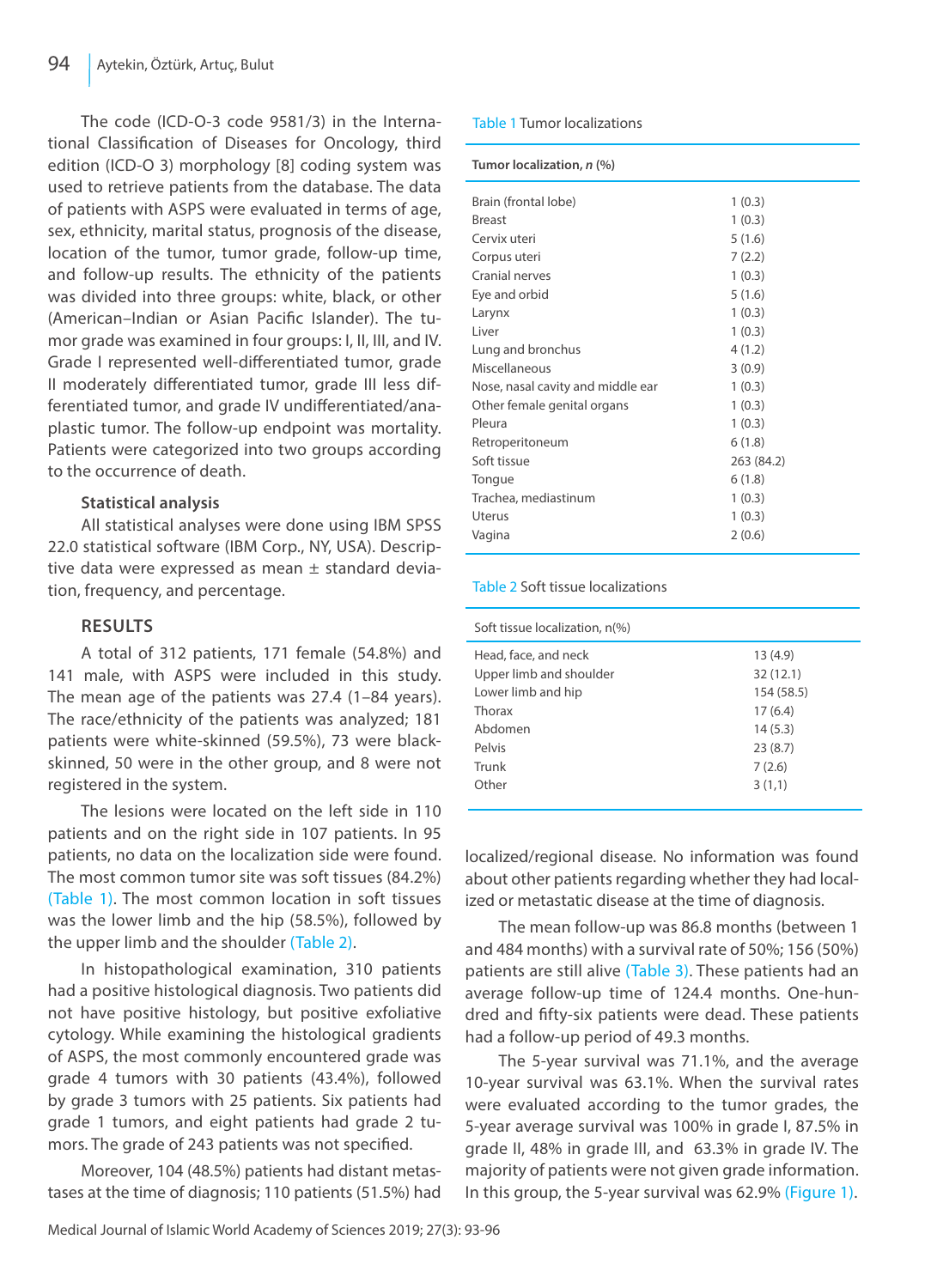#### Table 3 Case processing summary

|             |                |                | Censored |            |  |
|-------------|----------------|----------------|----------|------------|--|
| Grades      | <b>Total N</b> | N of deaths    | N        | Percentage |  |
| unspecified | 243            | 120            | 123      | 50.6       |  |
| 1.00        | 6              | 0              | 6        | 100.0      |  |
| 2.00        | 8              | $\overline{2}$ | 6        | 75.0       |  |
| 3.00        | 25             | 18             | 7        | 28.0       |  |
| 4.00        | 30             | 16             | 14       | 46.7       |  |
| Overall     | 312            | 156            | 156      | 50.0       |  |

## **Discussion**

This study included the scanning of the SEER database for ASPS and analysis of the data of the detected patients. ASPS is a very rare tumor, and studies on this issue are limited. This study represented the analysis of the data of 312 patients. It was found that 50% of the patients in the mean 7-year follow-up period had died. Another conclusion of this study was that the study had partially complicated the analysis as the data of all patients were not fully available. Another result obtained by examining the available data was that approximately 50% of the patients at the time of diagnosis were metastatic. In addition, although ASPS was seen in a broad age range, the mean age of patients was found to be 27 years in this study.

Recent studies indicated that the tumor incidence in Turkey was quite similar to that mentioned in the literature. ASPS was rare and accounted for less than 1% of all soft tissue sarcomas [2]. Therefore, data on ASPA were scarce compared with those on other soft tissue sarcomas. In Turkey, in particular, the ASPS musculoskeletal system involvement viewed as a single-center case series was seen in a small number of studies [4,9]. Recently, SEER studies examining ASPS have also been conducted. Wang *et al.* investigated the prognostic factors in 2016. In their study, the data between 1972 and 2012 were examined. In their study of 251 patients, they reported that patients had a high rate of metastasis and that their survival was long. They suggested the combination of surgery and radiotherapy in localized patients at the time of diagnosis and surgical treatment in patients with metastatic cancer [10]. In this study, 312 patients were examined and half of the patients were found to have metastatic cancer at the time of diagnosis.

The age range in which ASPS was most common was between 15 and 35 years [5,9]. It commonly occurred in women. In this study, the average age was compatible with the literature data. However, the average was found to be higher in women than in men.

ASPS most commonly occurred on the thigh [11]. As the SEER database grouped the localizations into regions, the most common location was found to be lower extremity and hip in this study.

ASPS had a metastatic rate of 20%–40% at the time of diagnosis. Metastasis to the lung was the most common, as in malignant tumors. Metastasis to the brain and



Figure 1 The Kaplan–Meier graph of patients (00: unspecified).